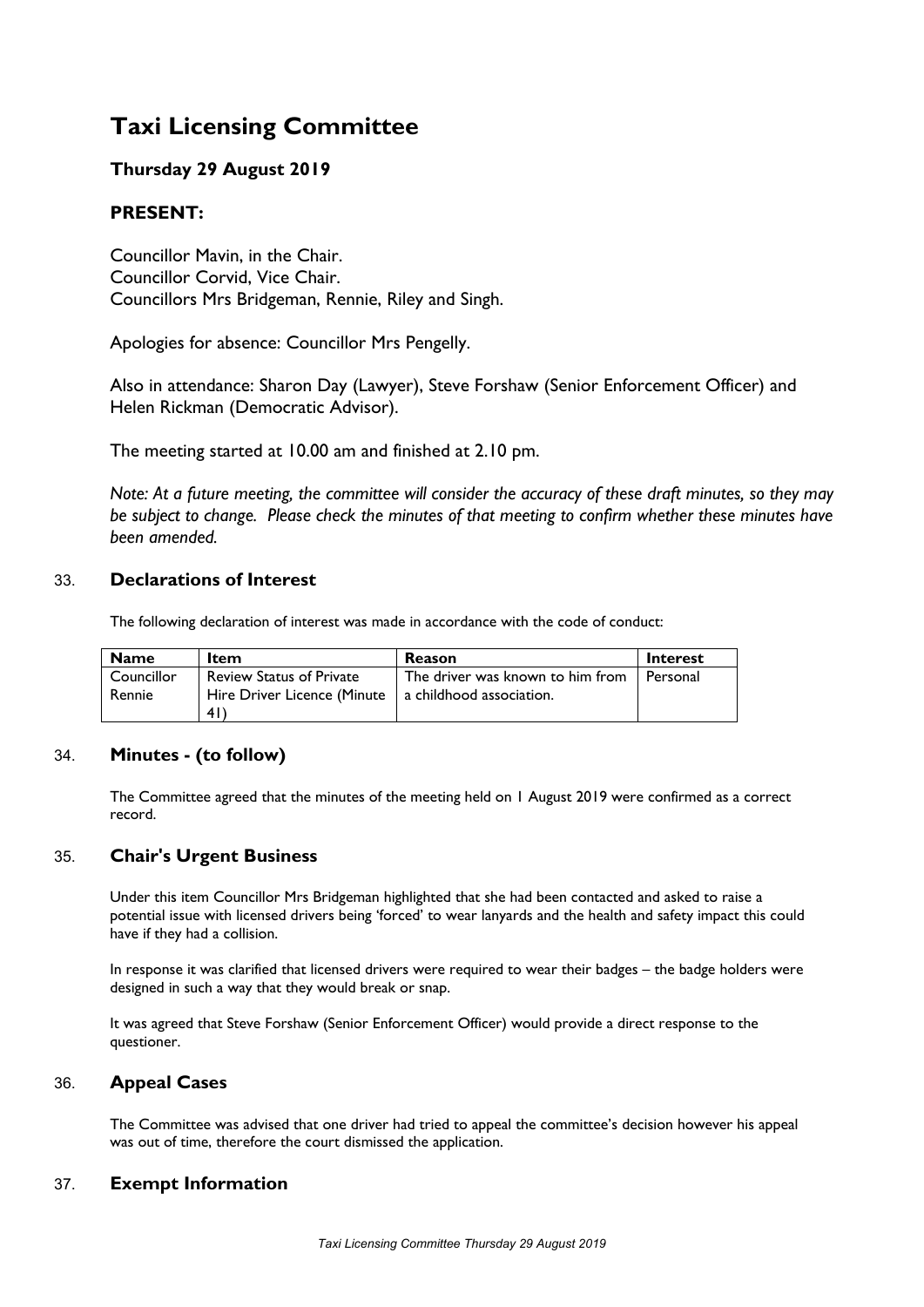Agreed that under Section 100A(4) of the Local Government Act 1927, to exclude the press and public from the meeting for the following items of business on the grounds that they involve the likely disclosure of exempt information as defined in paragraph 1 of Part 1 of Schedule 12A of the Act, as amended by the Freedom of Information Act, 2000.

#### 38. **Confidential Minutes - (to follow)**

The Committee agreed the confidential minutes of the meeting held on 1 August 2019.

#### 39. **Application for the Grant of a Private Hire Vehicle Driver Licence**

The Committee –

- (a) considered the report from the Director of Public Health;
- (b) heard from the applicant;
- (c) took the report and all that was said by the applicant into account.

The Committee agreed to act outside of its policy and consider the application without a certificate of good conduct because the applicant had been resident in this country for 20 years which was the majority of their adult life, had no convictions or driving endorsements recorded against them during that time and had spent the last 16 years in a responsible position doing a difficult job.

The Committee agreed to grant the application for a private hire drivers licence subject to the applicant completing the VRQ in transporting passengers by taxi and private hire (or equivalent) within the first 12 months of being licensed and to complete the Plymouth Ambassadors course within the same time period.

*(Please note: there is a confidential part to this minute.)*

#### 40. **Application for the Grant of a Private Hire Vehicle Driver Licence**

The Committee –

- (a) considered the report from the Director of Public Health;
- (b) heard from the applicant;
- (c) took the report and all that was said by the applicant into account.

The committee agreed that the matter would be adjourned to the next committee to give the applicant the opportunity to provide references in support of their application.

*(Please note: there is a confidential part to this minute.)*

#### 41. **Review Status of Private Hire Driver Licence**

The Committee –

- (a) considered the report from the Director of Public Health;
- (b) heard from the driver and the driver's partner;